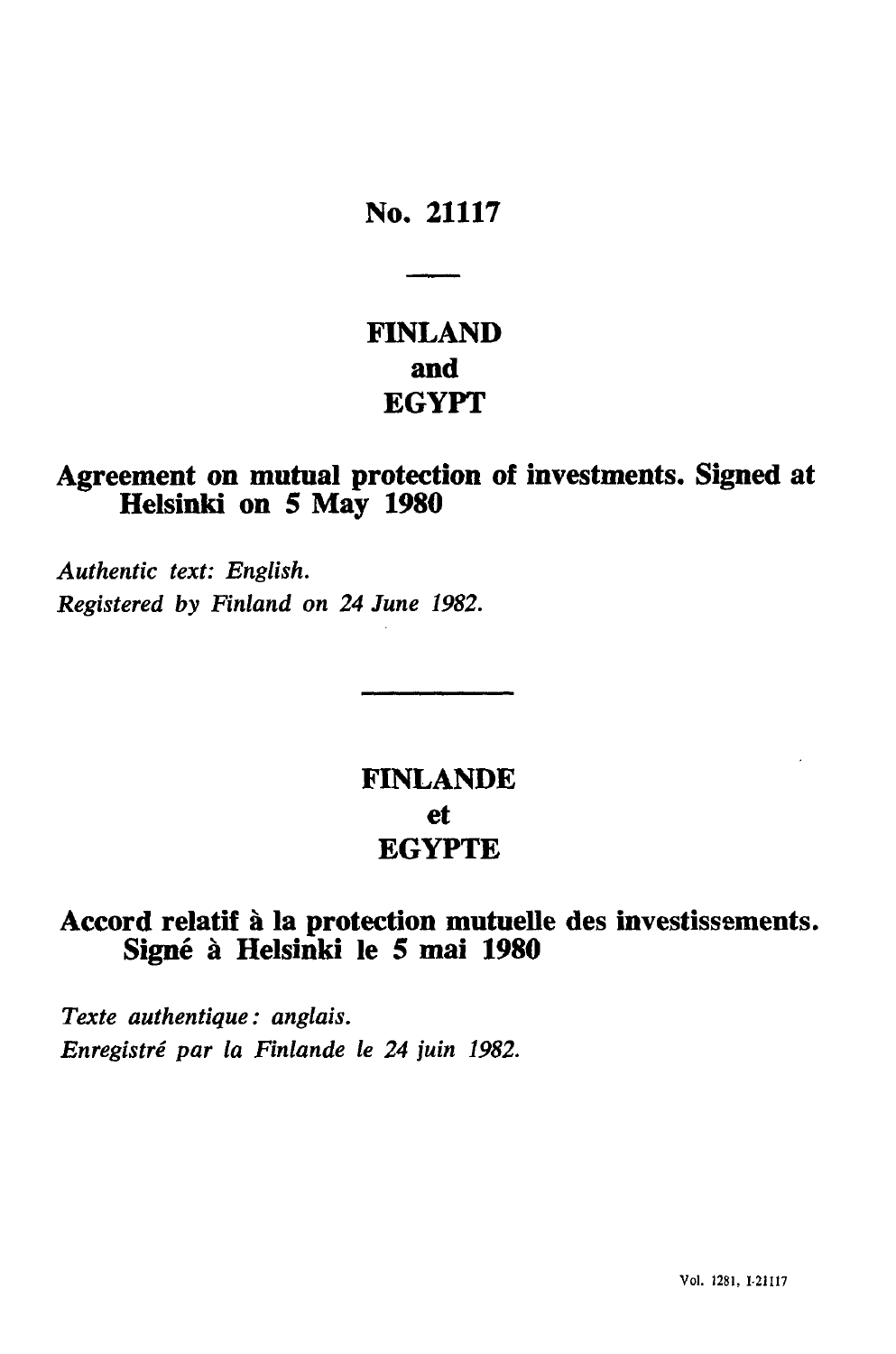#### AGREEMENT<sup>1</sup> BETWEEN THE REPUBLIC OF FINLAND AND THE ARAB REPUBLIC OF EGYPT ON MUTUAL PROTECTION OF INVESTMENTS

The Government of the Republic of Finland and the Government of the Arab Republic of Egypt,

Desiring to expand and deepen their mutual relations in the field of economic, industrial and technical cooperation on a lasting and long term basis,

Desiring to maintain fair and equitable treatment of investments of nationals and companies of one Contracting State in the territory of the other Contracting State,

Have agreed as follows:

*Article 1.* For the purposes of this Agreement:

1. The term "investment" means every kind of asset and more particularly, though not exclusively.

- *a)* Movable and immovable property as well as other rights, such as mortgage, lien, pledge, usufruct and similar rights;
- *b)* Shares or other kinds of interest in companies;
- *c)* Title to money or pecuniary claim or right to any performance having an economic value;
- *d)* Copyrights, industrial property rights, technical processes, trade names and goodwill; and
- *e)* Such business concessions under public law, including concessions regarding the prospecting for or the extraction or winning of natural resources, which entitle the holder to a legal position of some duration;

provided that the investment has been made in accordance with the laws and regulations in the host country, but irrespective of whether the investment was made before or after the entry into force of this Agreement.

- 2. The term "national" means:
- *a)* In respect of Finland, an individual who is a citizen of Finland according to Finnish law,
- *b)* In respect of Egypt, an individual who is a citizen of Egypt according to Egyptian law.

3. The term "company" means:

- *a)* In respect of Finland, any legal person with its seat in Finland or with an important Finnish interest,
- *b)* In respect of Egypt, any legal person with its seat in Egypt or with an important Egyptian interest.

<sup>&</sup>lt;sup>1</sup> Came into force on 22 January 1982, i.e., 30 days after the date (23 December 1981) on which the Contracting Parties notified each other of the completion of the constitutional requirements, in accordance with article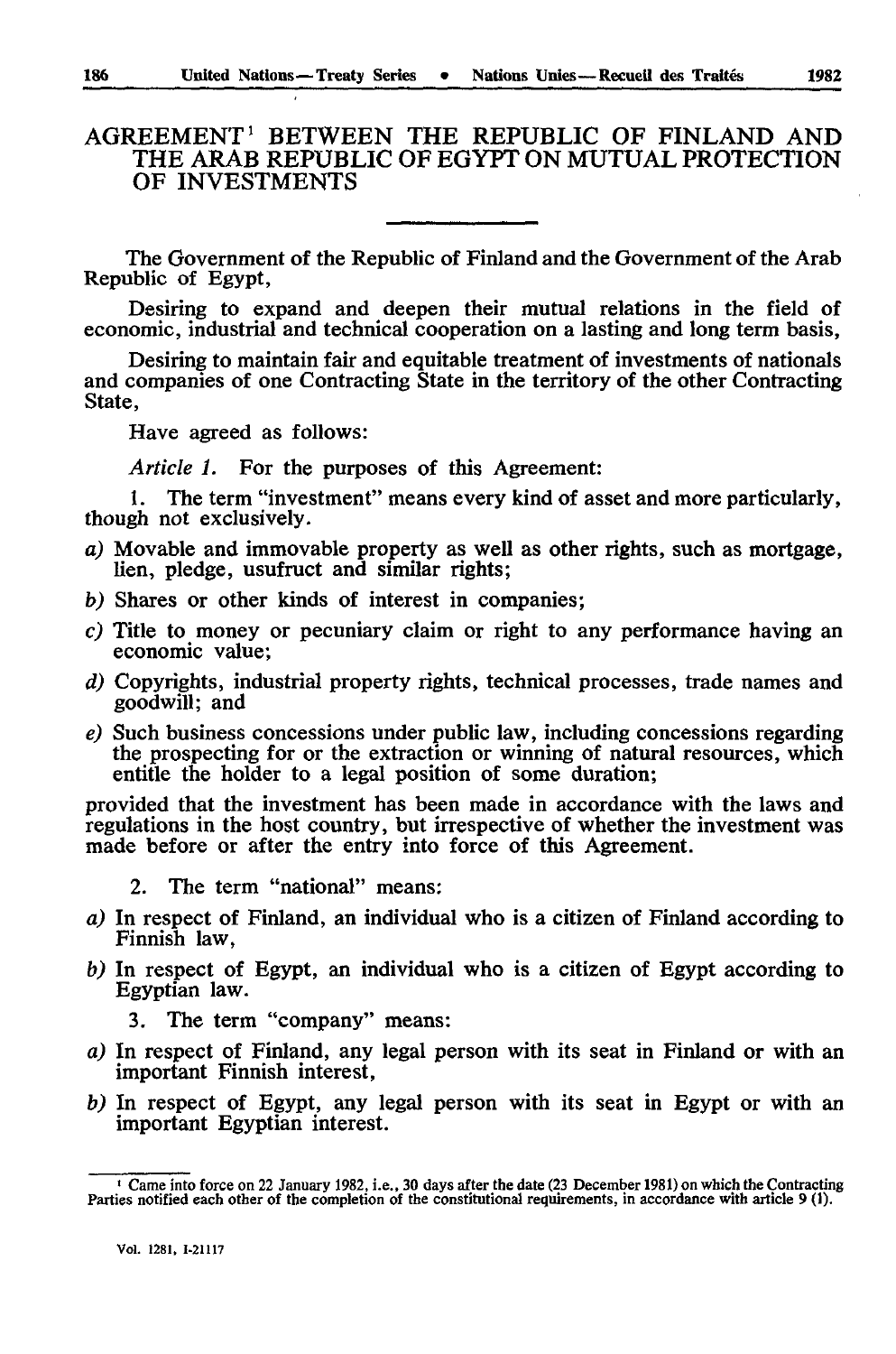4. The meaning of the term "important interest" is to be determined case by case by the representatives of the two Contracting States.

*Article 2.* 1. Each Contracting State shall, subject to its laws and regulations, at all times ensure fair and equitable treatment to the investments of nationals and companies of the other Contracting State.

2. Investments by nationals of either Contracting State in the territory of the other Contracting State shall not be subjected to a treatment less favourable than that accorded to investments by nationals or companies of third States.

3. Notwithstanding the provisions of paragraph 2 of this Article, a Contracting State which has concluded with one or more other States an agreement regarding the formation of a customs union or a free-trade area shall be free to grant a more favourable treatment to investments by nationals and companies of the State or States which are also parties to such an agreement, or by nationals and companies of these States. A Contracting State shall also be free to grant a more favourable treatment to investments by nationals and companies of other States, if this is stipulated under bilateral agreements concluded with such States before the date of signature of this Agreement.

*Article 3.* 1. Neither Contracting State shall take any measure of expropriation, nationalization or any other dispossession directly or indirectly against the investment of a national or a company of the other Contracting State except under the following conditions:

- *a)* The measures are taken in the public interest and under due process of law;
- *b)* The measures are not discriminatory; and
- $c)$  The measures a.e accompanied by provisions for the payment of prompt, adequate and effective compensation, which shall be freely transferable in convertible currencies from the Contracting State, and the transfer is made within such a period as normally required for the completion of transfer formalities.

2. The provisions of paragraph 1 shall also apply to the current income from an investment as well as, in the event of liquidation, to the proceeds from the liquidation.

*Article 4.* 1. Each Contracting State shall, subject to its laws and regulations, allow without undue delay the transfer in any convertible currency of:

- *a)* The net profits, dividends, royalties, technical assistance and other technical fees, interest and other current income accruing from any investment of the nationals or companies of the other Contracting State;
- *b)* The proceeds of the total or partial liquidation of any investment made by nationals or companies of the other Contracting State;
- *c)* Funds in repayment of borrowings by nationals or companies of one Contracting State from the nationals or companies of the other Contracting State which both Contracting States have recognized as investments; and
- *d)* The earnings of nationals of the other Contracting State who are allowed to work in connection with an investment in its territory.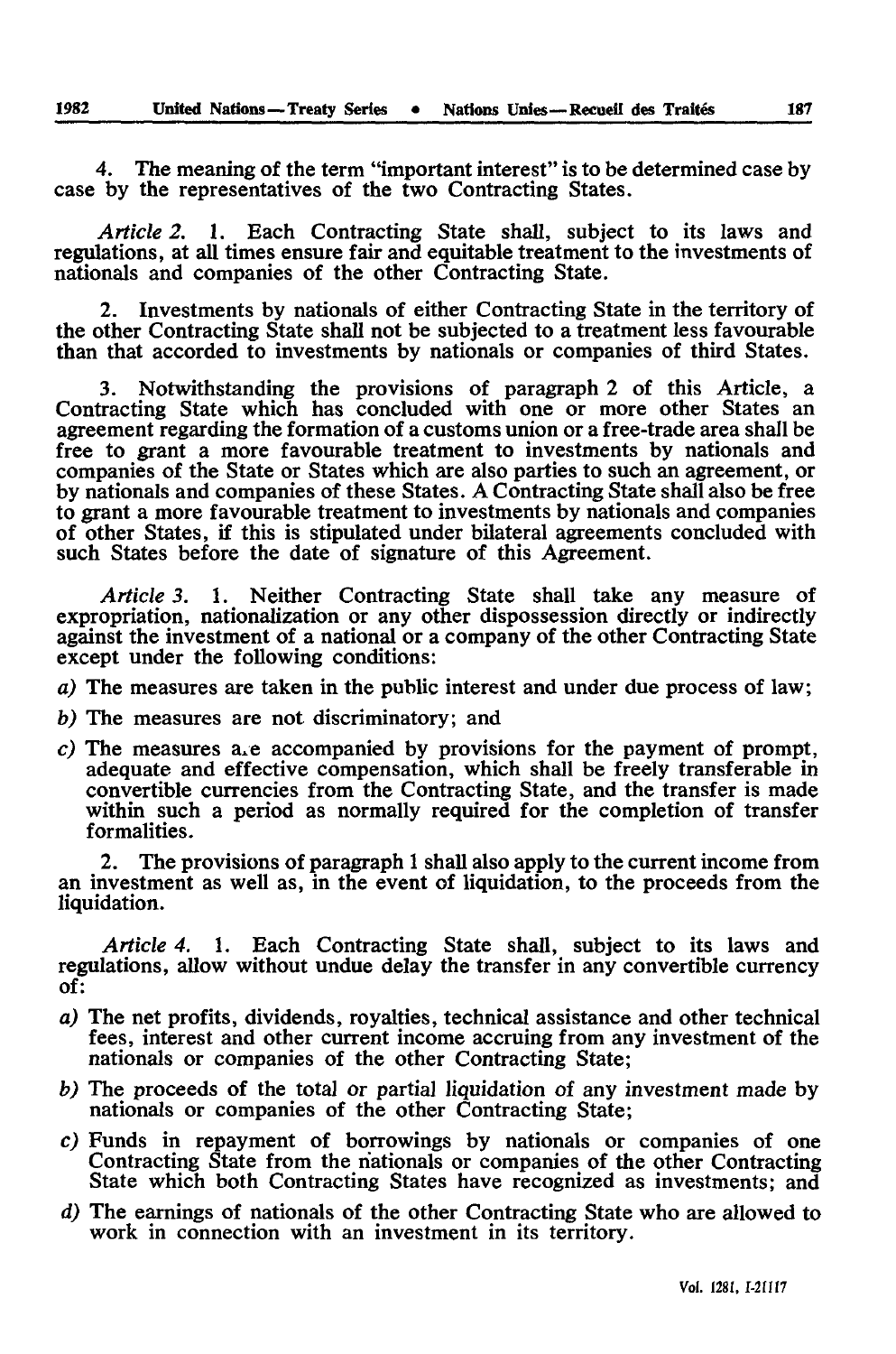2. The Contracting States undertake to accord to transfers referred to in paragraph 1 of this Article treatment as favourable as that accorded to transfers originating from investments made by nationals of any third country.

*Article 5.* If a Contracting State makes a payment to any of its nationals or companies under a guarantee it has granted in respect of an investment, the other Contracting State shall recognize the transfer of any right or title of such national or company to that Contracting State and the subrogation of that Contracting State to any right or title.

*Article 6.* The representatives of the Contracting States shall, whenever needed, hold meetings in order to review the complementation of this Agreement. These meetings shall be held on the proposal of one of the Contracting States at a place and at a time agreed upon through diplomatic channels.

*Article 7.* 1. Any dispute which may arise between a national or a company of one Contracting State and the other Contracting State in connection with an investment on the territory of that other Contracting State or between the Contracting States with respect to the interpretation or application of this Agreement shall be subject to negotiations between the parties in dispute.

2. If the dispute cannot be resolved in accordance with the provisions of the preceeding paragraph, any of the parties concerned may demand that the dispute be submitted to arbitration in accordance with the following procedure:

*a)* An arbitration panel consisting of three arbitrators shall be established. Each disputing party shall designate one arbitrator and the two thus designated arbitrators shall appoint the third arbitrator, who shall be chairman. The chairman shall not be a national of a Contracting State.

*b)* Each party shall designate its arbitrator within two months after notice has been given by one disputing party to the other that it wishes to submit the dispute to arbitration. The Chairman is to be agreed upon within three months after such notice. If the time limits have not been adhered to, and the parties to the dispute have not agreed on another designation procedure, any disputing party may request the International Centre for Settlement of Investment Disputes, established under the Washington Convention on the Settlement of Investment Disputes between States and Nationals of other States, dated 18 March 1965 ', to effect the necessary designations.

*c)* The arbitration panel shall take its decision by simple majority. The decision of the arbitration panel shall be binding on the parties to the dispute.

*d)* The arbitration panel may decide on its place of assembly. It shall adopt its own rules of procedure. The costs of the arbitration shall be shared equally between the parties to the dispute. The arbitration is conducted in the English language.

*Article 8.* A dispute between a company or a national and a Contracting State concerning an investment under this Agreement may be submitted to the abitration referred to in Article 7, only if a definite solution has not been reached by means of the local remedies within three months from the date when recourse has been taken to such remedies.

<sup>1</sup> United Nations, *Treaty Series,* vol. 575, p. 159.